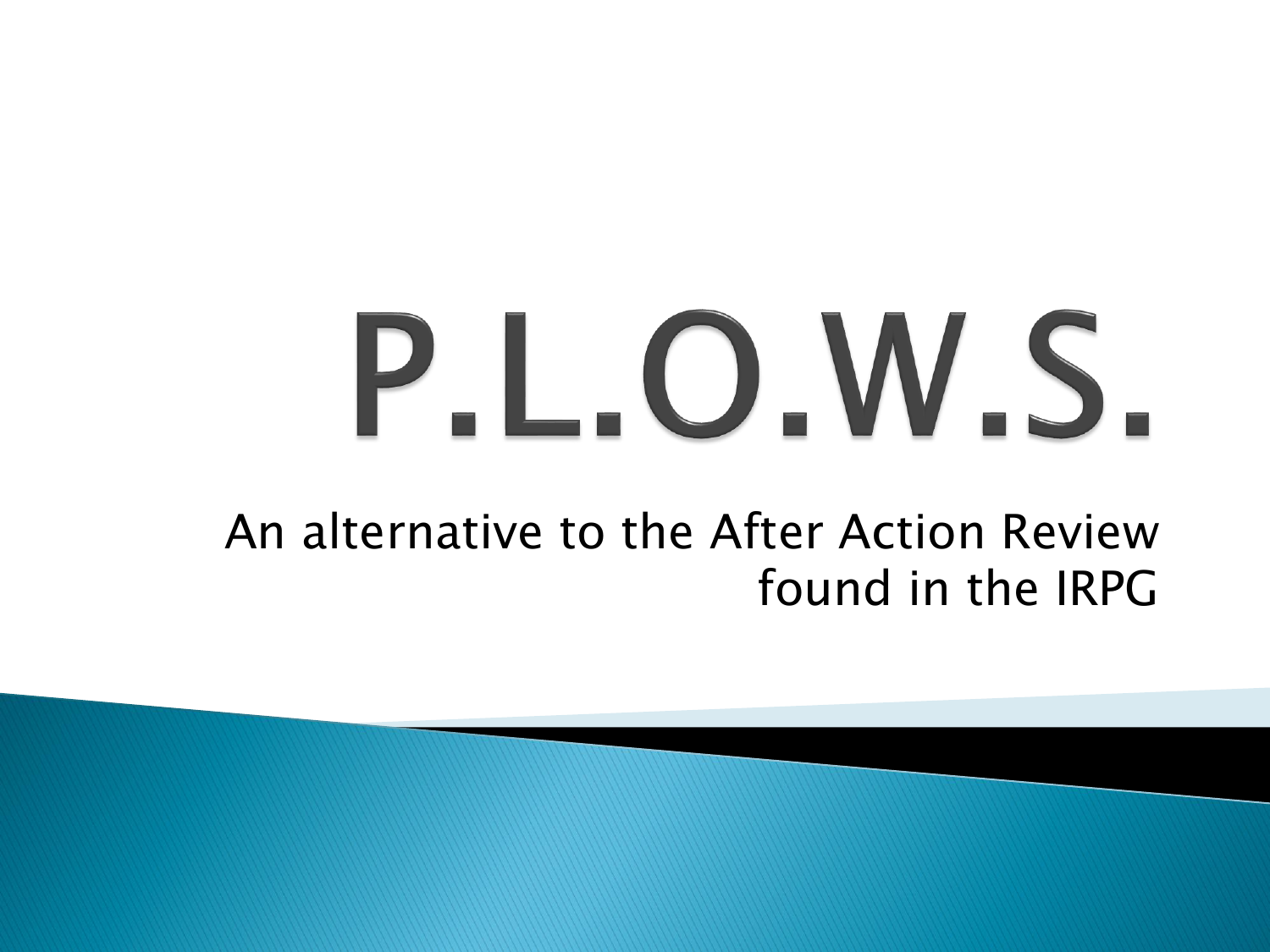## What is P.L.O.W.S. and Why use it?

▶ P.L.O.W.S. was created and implemented by the Ruby Mountain Hotshots during the 2011 fire season as an alternative to the After Action Review (AAR) that is found in the Incident Response Pocket Guide. Typically when the standard AAR format is used the participants answer the questions before they are asked. When it comes time to ask the second or third questions, everyone loses interest because the questions have already been covered. For this new method, all of the information included in the IRPG regarding an AAR is still relevant with the exception of the questions. Instead of asking the four questions listed in the IRPG, the five topics of P.L.O.W.S. are used.

**The Common Street, Inc.**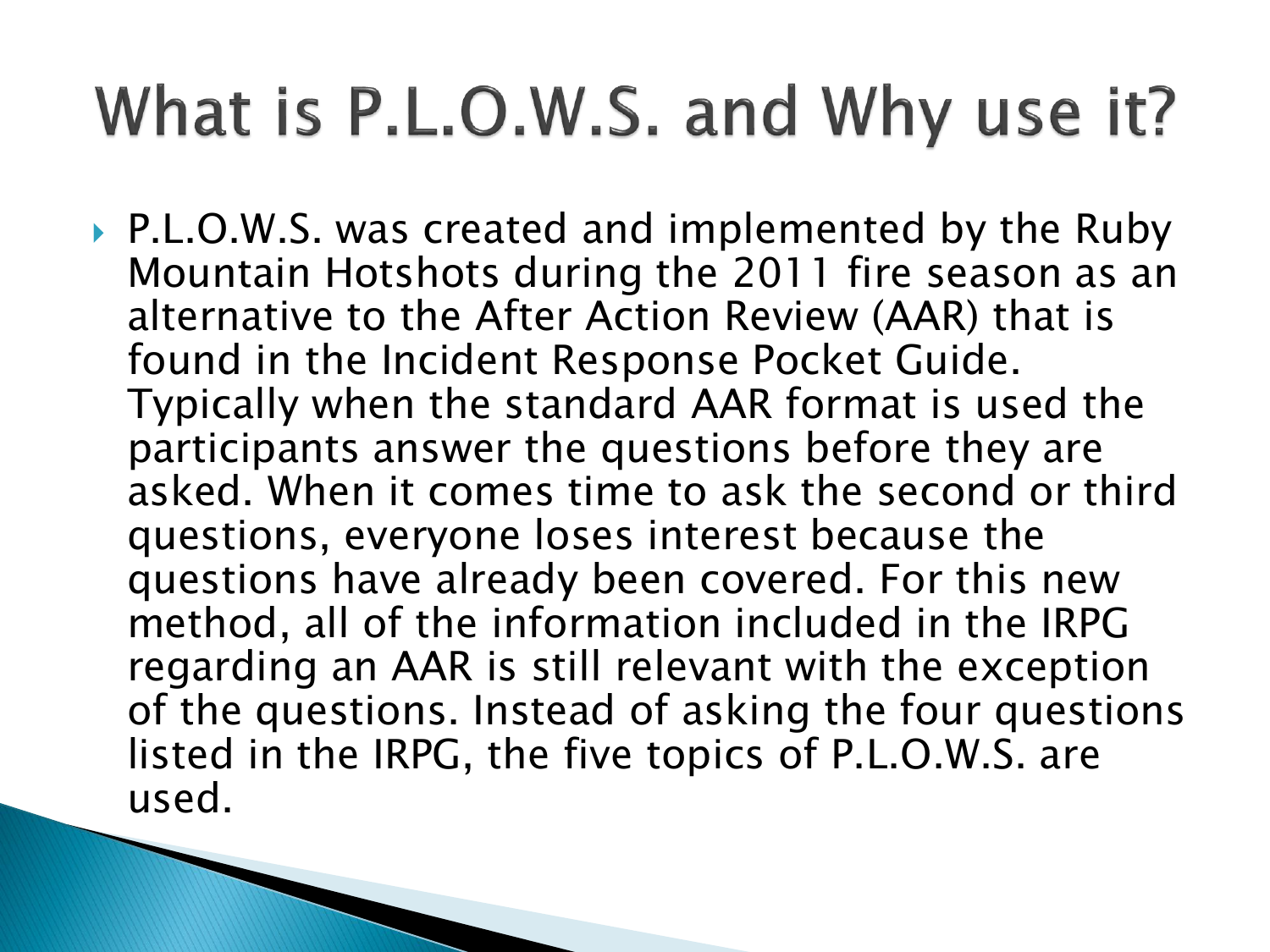# **AAR Key Points**

- ▶ The climate surrounding an AAR must be one in which the participants openly and honestly discuss what transpired, in sufficient detail and clarity, so everyone understands what did and did not occur and why.
- Most importantly, participants should leave with a strong desire to improve their proficiency.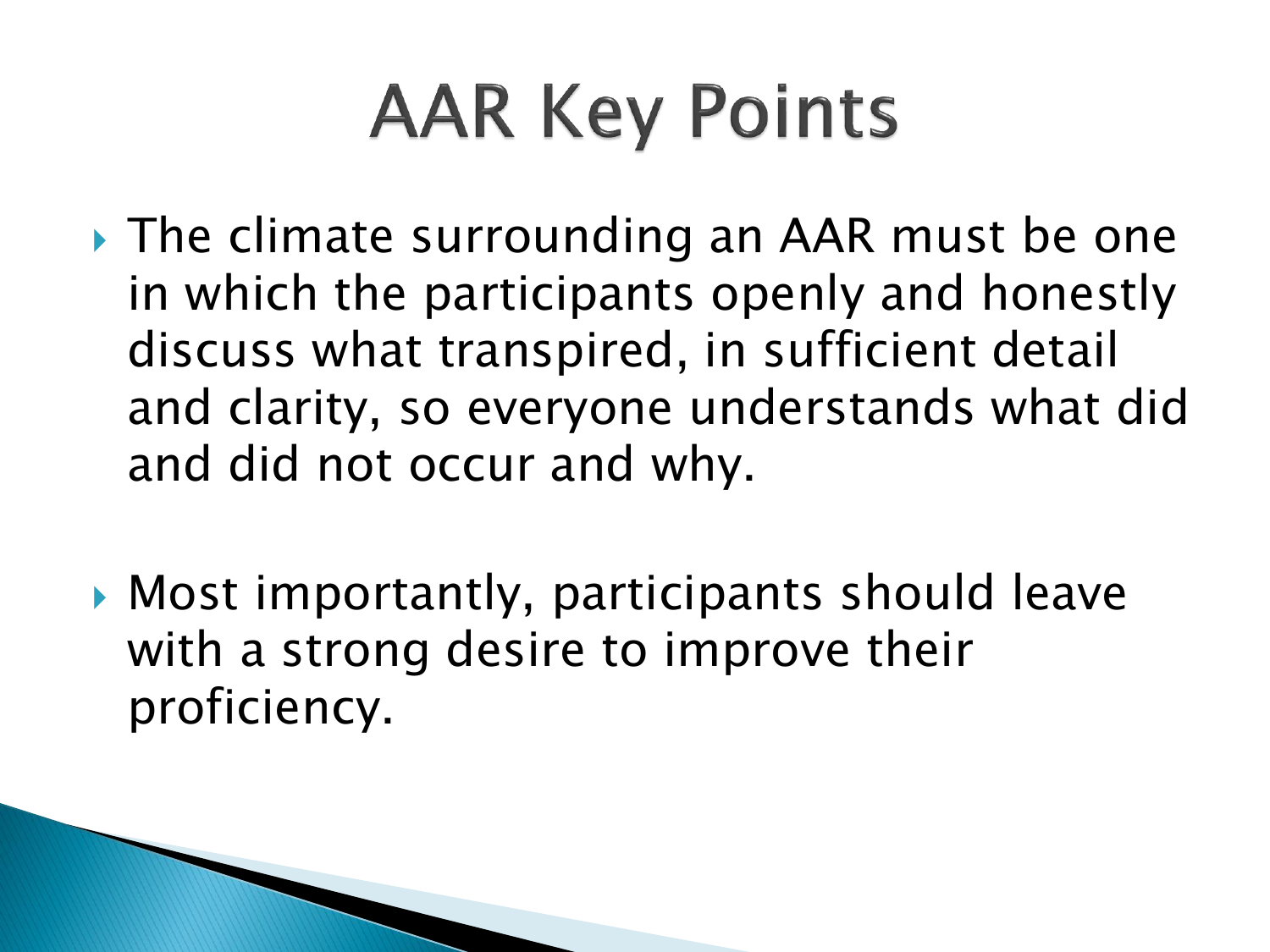## **AAR Key Points Cont.**

- An AAR is performed as immediately after the event as possible by the personnel involved.
- The leader's role is to ensure skilled facilitation of the AAR.
- Reinforce that respectful disagreement is OK. Keep focused on the *what*, not the *who*.
- ▶ Make sure everyone participates.
- ▶ End the AAR on a positive note.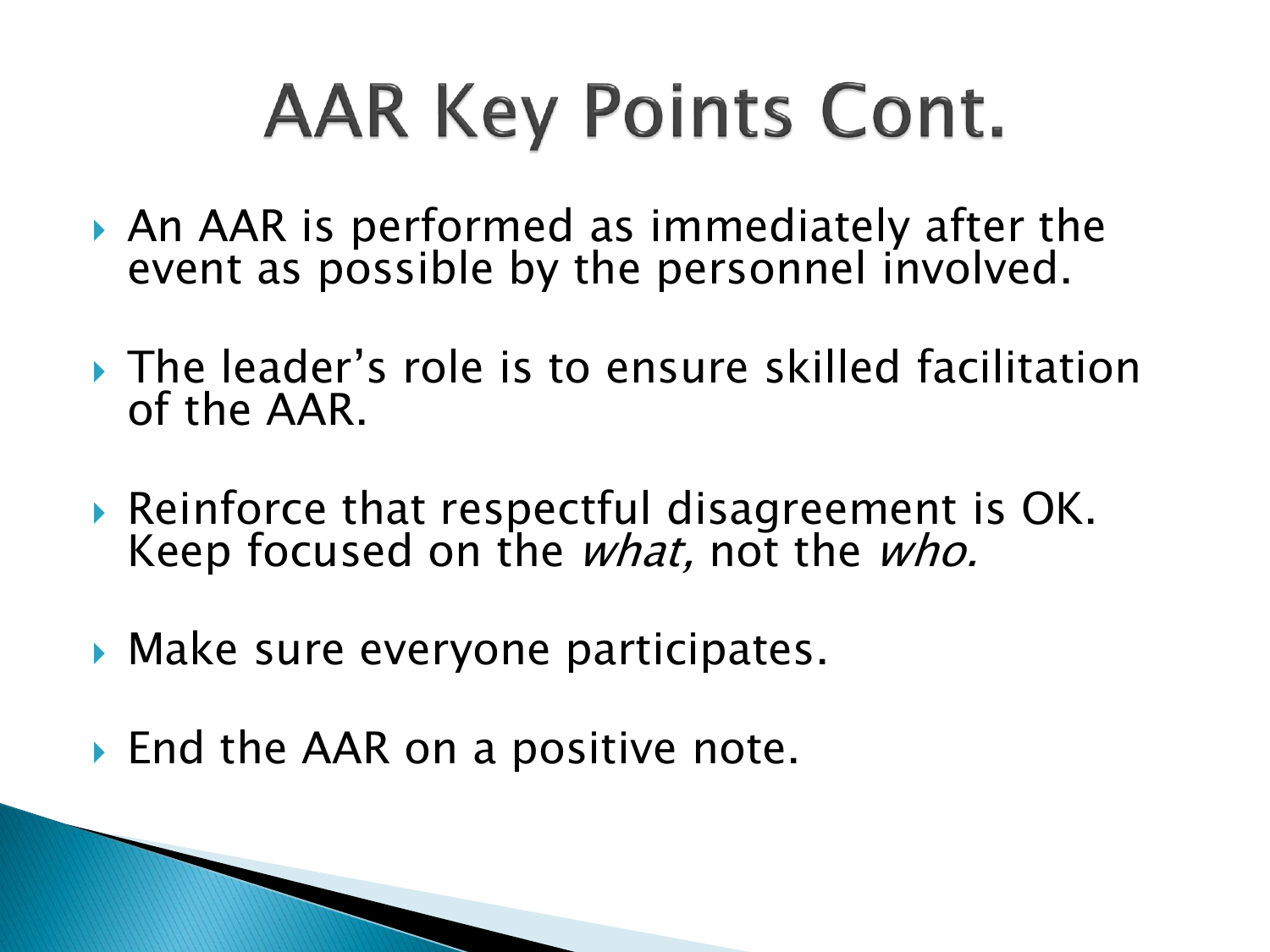## **AAR Questions**

- ▶ What was planned?
- ▶ What actually happened?
- ▶ Why did it happen?
- What can we do next time?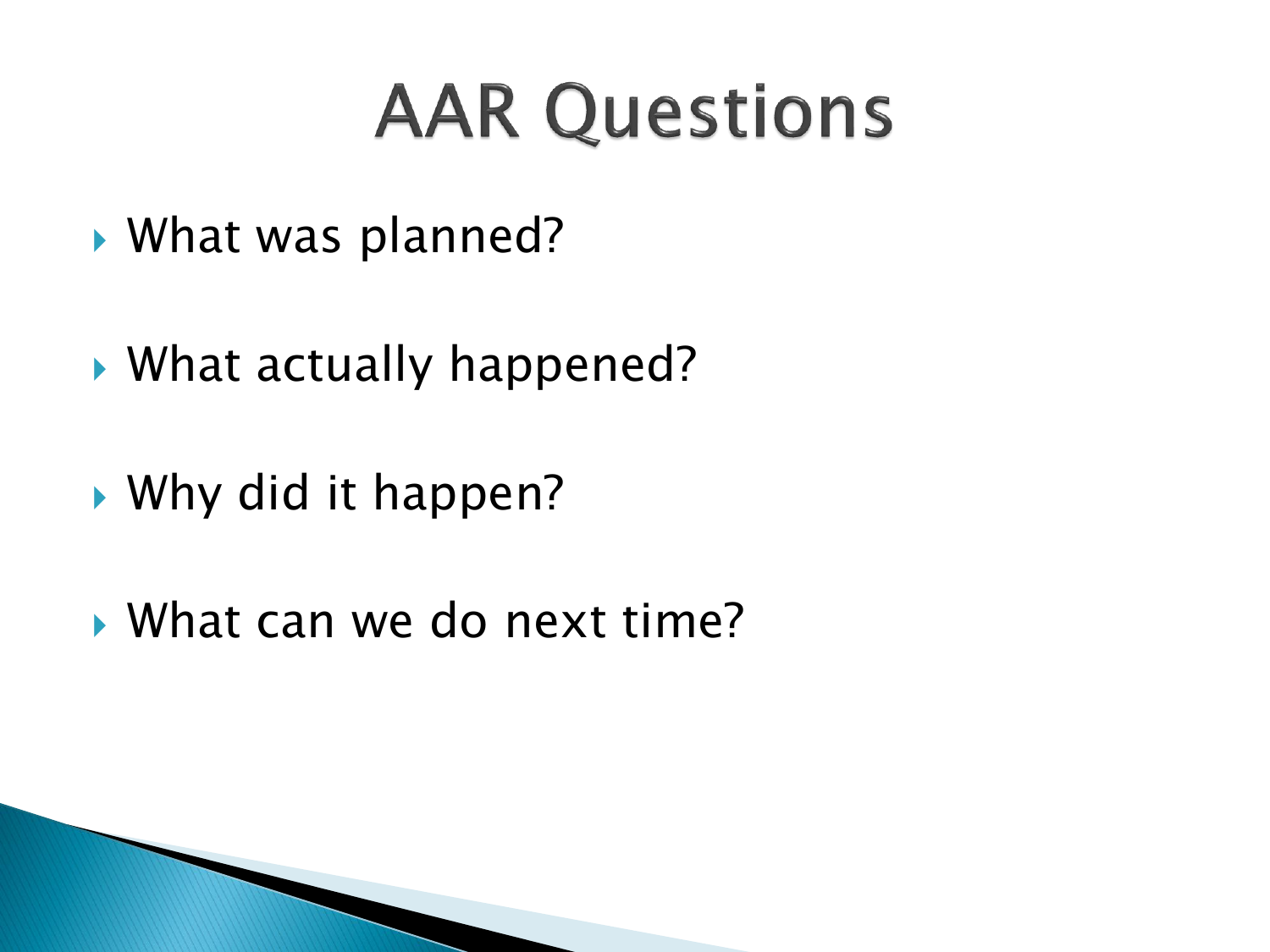#### **AAR Answers from a tired** firefighter that wants to go eat.

- ▶ What was planned?
	- Contain the left flank of the fire with direct attack.
- What actually happened?
	- We contained the left flank of the fire with cold-trail check-line.
- ▶ Why did it happen?
	- Because we made it happen.
- What can we do next time?
	- Remember what we did and do it again.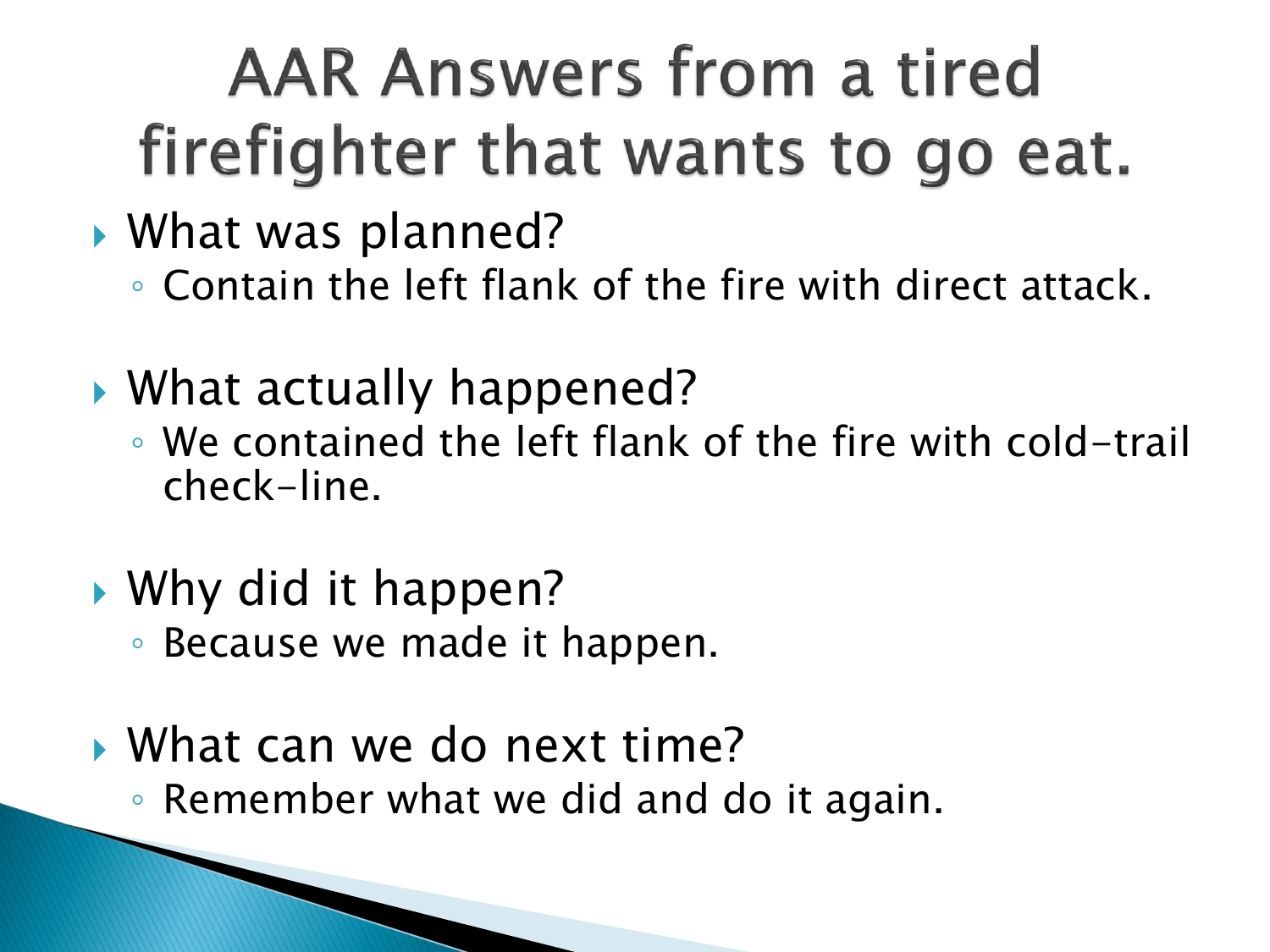## P.L.O.W.S.

- Plan
- **Leadership**
- Obstacles
- Weaknesses
- ▶ Strengths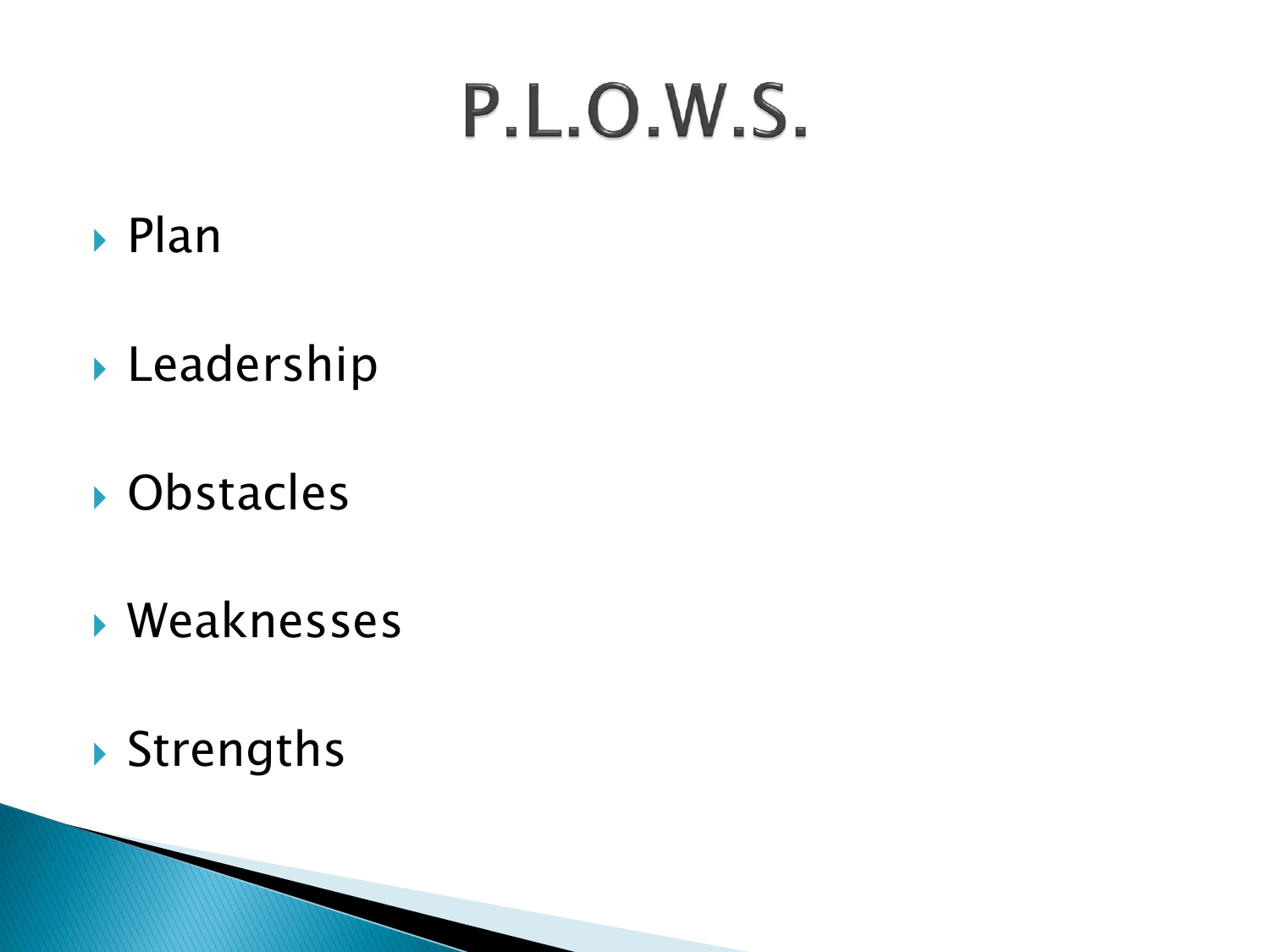# Plan

- ▶ State the plans that were in place. Follow up by asking any relevant questions.
	- Did everybody know what the plan was?
	- Was the plan sufficient to accomplish the objectives?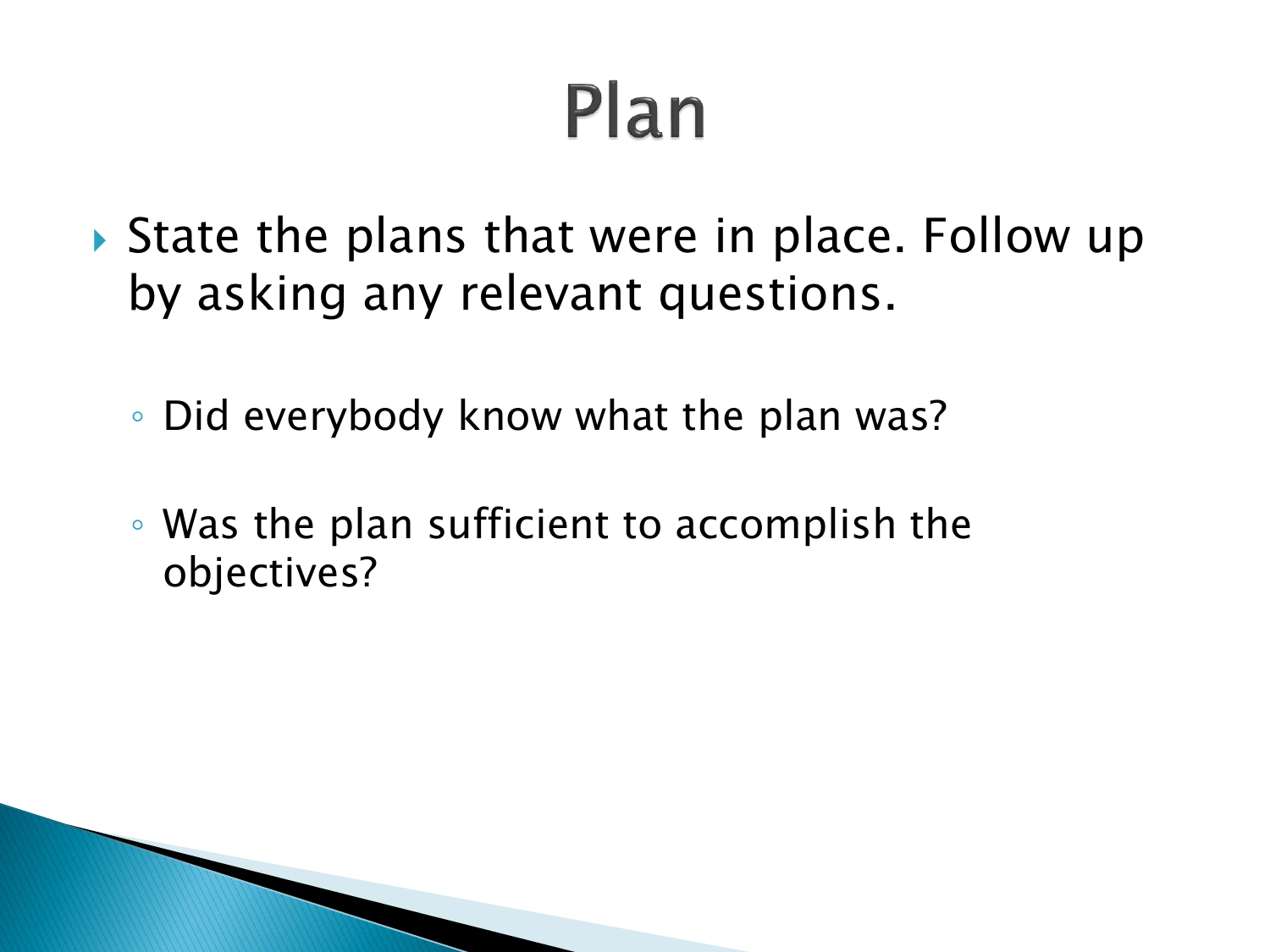## Leadership

- ▶ What leadership was in place?
- Was the chain of command clear?
- Was Leader's Intent communicated and sufficient?

The intent of this is to make sure that everyone knows what the chain of command was. Often times at the crewmember level, firefighters are fully involved in other duties and they are not the ones who are interacting with different positions within the ICS system.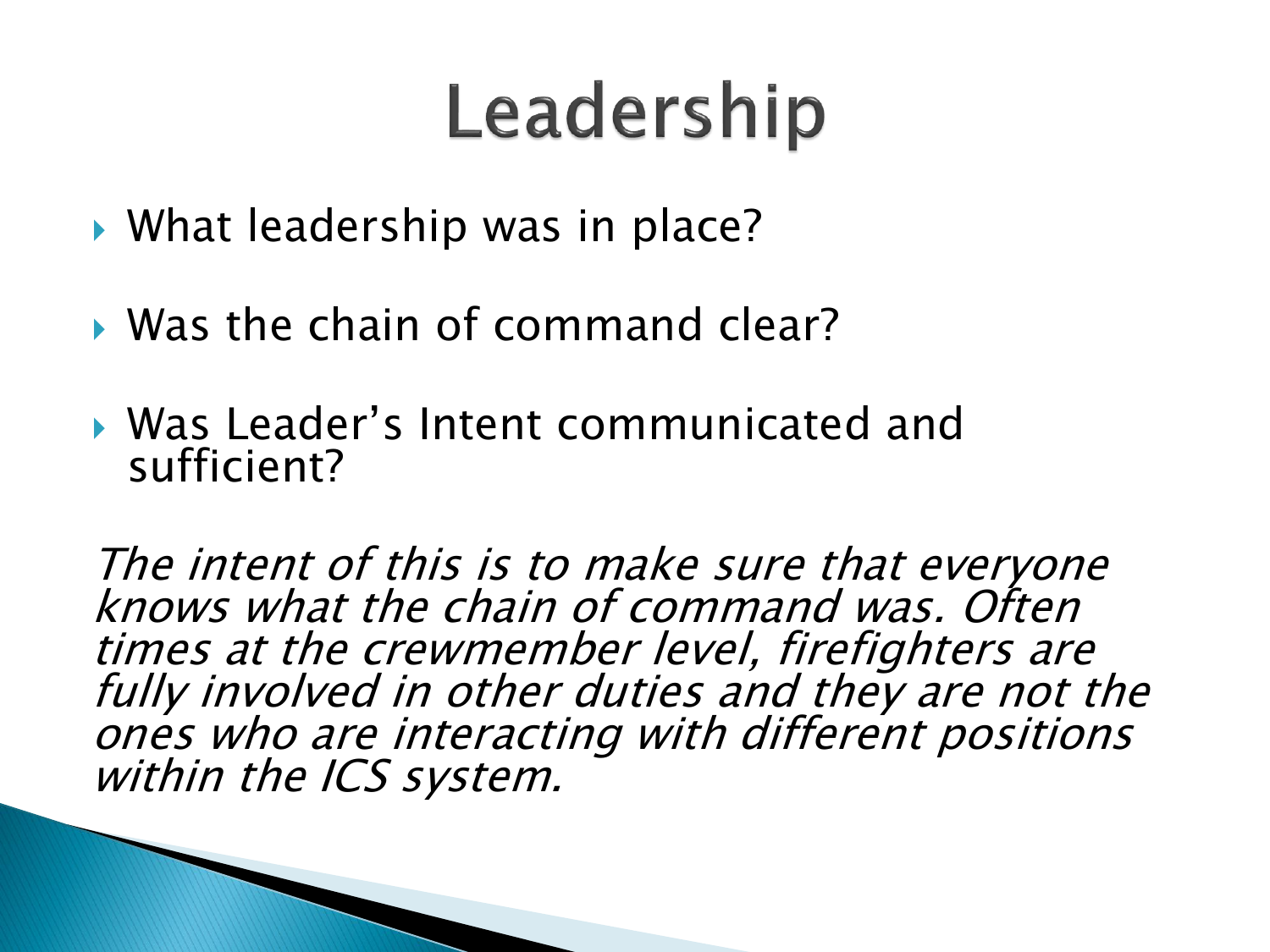## **Obstacles**

 What obstacles were encountered and how were they mitigated?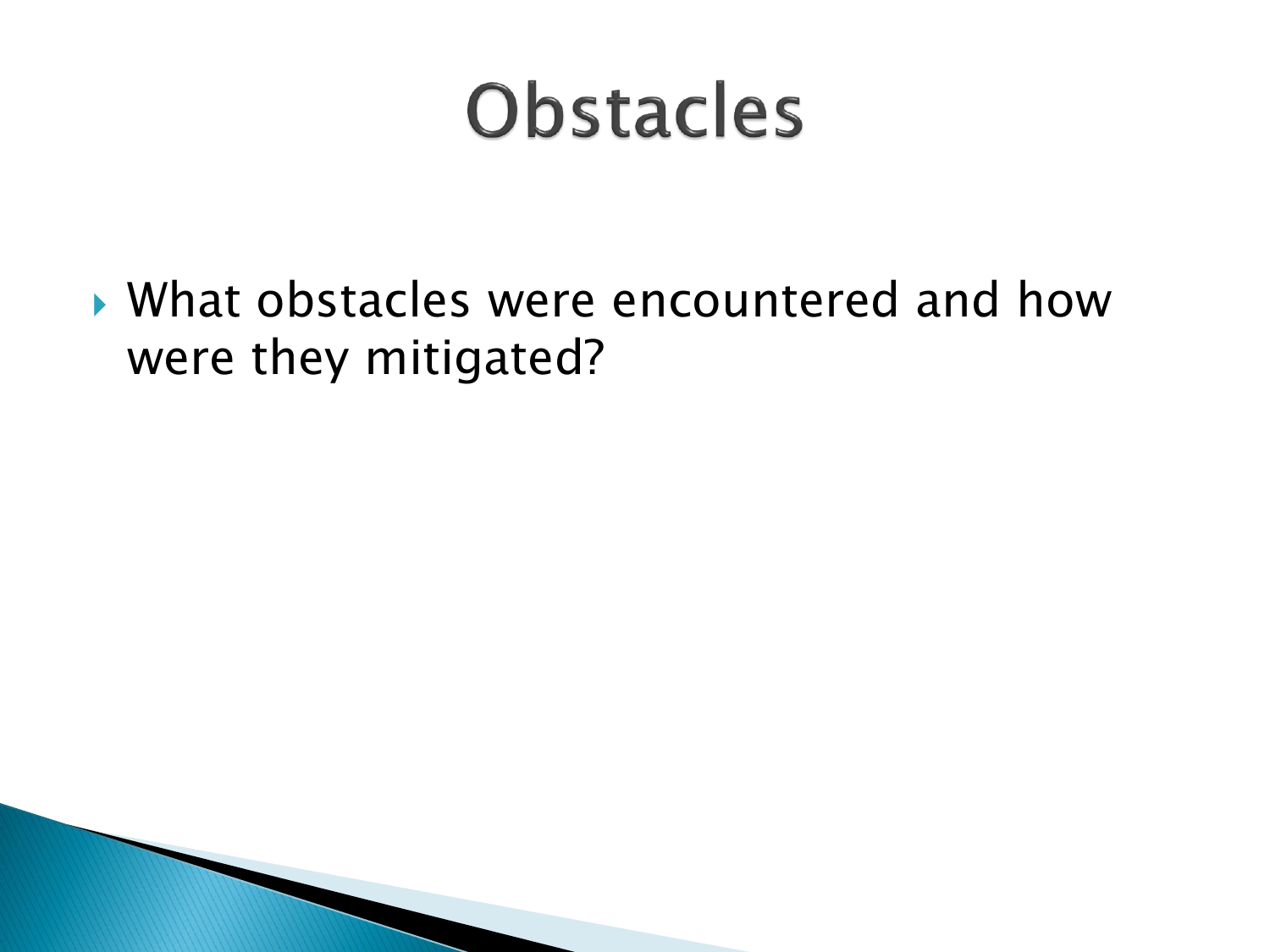#### Weaknesses

- What were weaknesses that should be improved upon?
- ▶ How will they be improved?
- ▶ Is follow-up action required?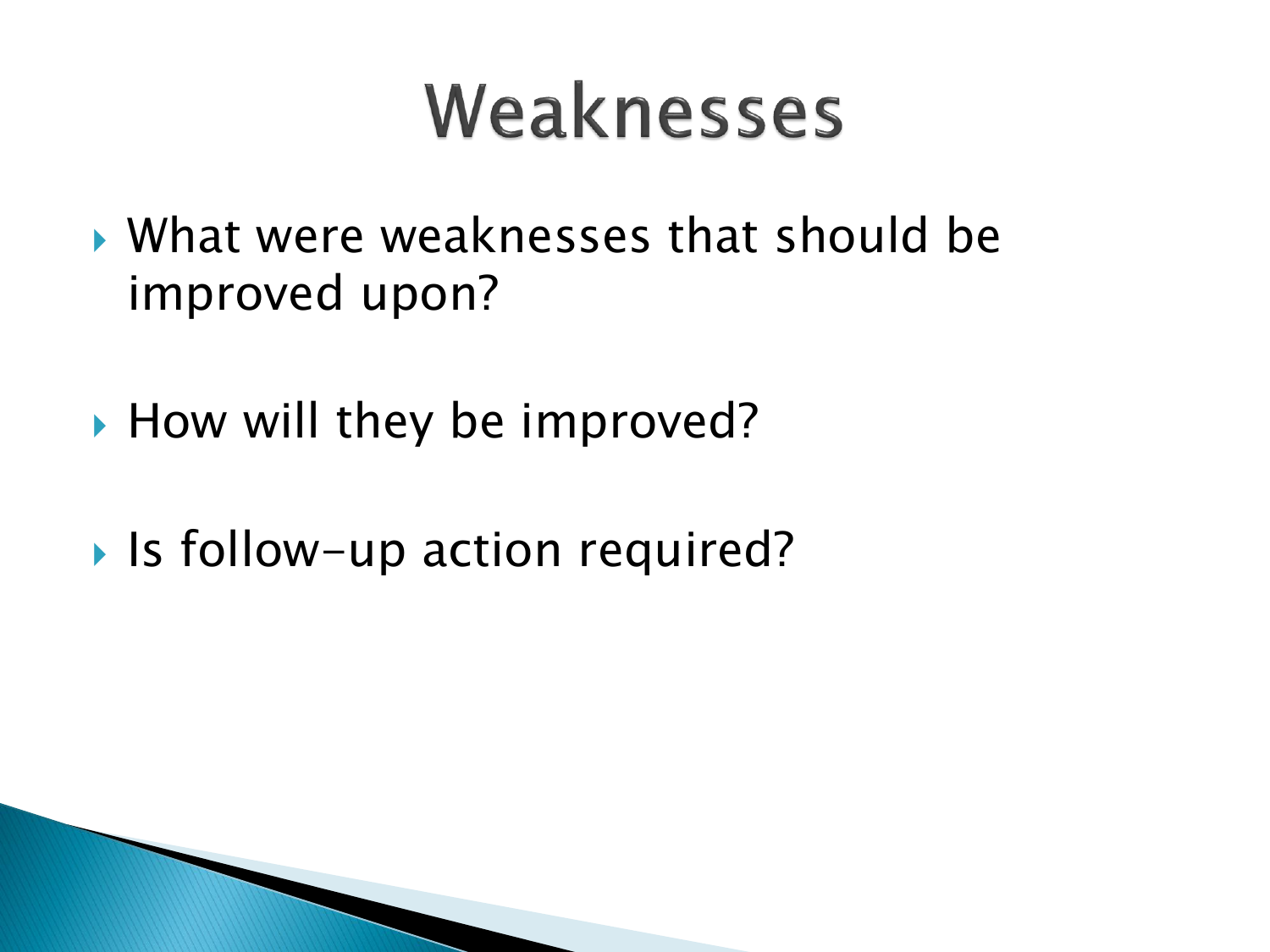## **Strengths**

- What were strengths that should be sustained?
- ▶ How will they be sustained?